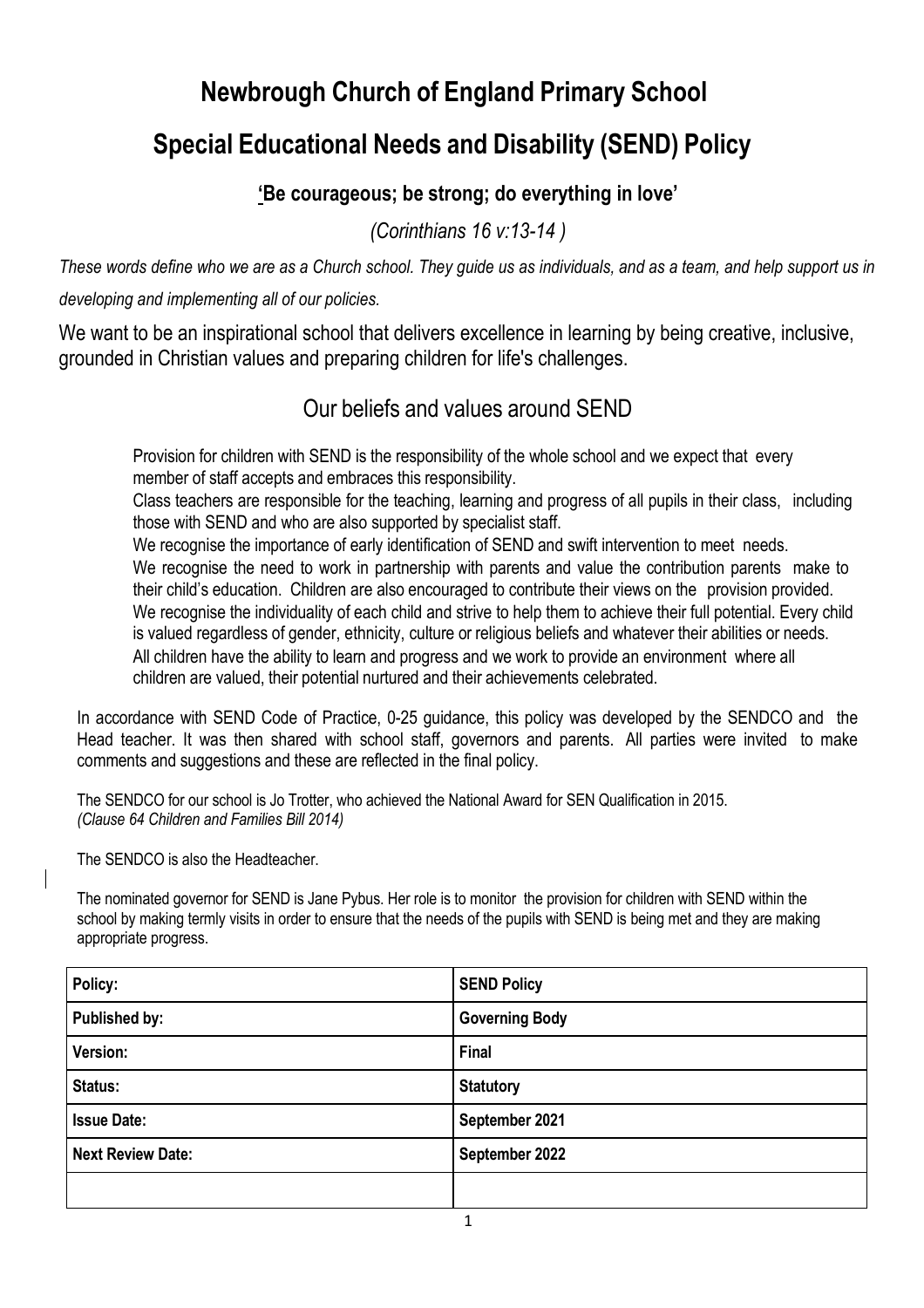## **SEND Policy**

#### **Introduction**

Our School promotes high standards and all pupils, regardless of their particular needs, are offered inclusive teaching, which enables them to make the best possible progress and develop as valued members of our school community.

In our school, we aim to offer excellence and choice to all of our children, whatever their Special Educational Needs and/or Disabilities (SEND)*.* We have high expectations of all children and staff and we believe that it is the entitlement of all children to have the opportunity to achieve their full potential. We aim to achieve this through the removal of barriers to learning and participation. Through appropriate curricular provision, we respect the fact that children:

> have different educational and behavioural needs and aspirations: require different strategies for learning; acquire, assimilate and communicate information at different rates; need a range of different teaching approaches and experiences.

Teachers respond to children's needs by:

providing support for children who need help with communication, language and literacy; planning to develop children's understanding through the use of all their senses and of varied experiences;

planning for children's full participation in learning, and in physical and practical activities; helping children to manage their behaviour for learning and to take part in learning effectively and safely;

helping individuals to manage their emotions

#### **COMPLIANCE**

This policy complies with the statutory requirements laid out in the SEND Code of Practice 0-25 (July 2014) and has been written with reference to the following guidance and documents:

Equality Act 201: advice for schools DfE Feb 2013 SEND Code of Practice 0-25 (July2014) Schools SEN Information Report Regulations (2014) Statutory Guidance on Supporting pupils at school with medical conditions (April 2014) Safeguarding Policy Accessibility Plan Teachers Standards 2012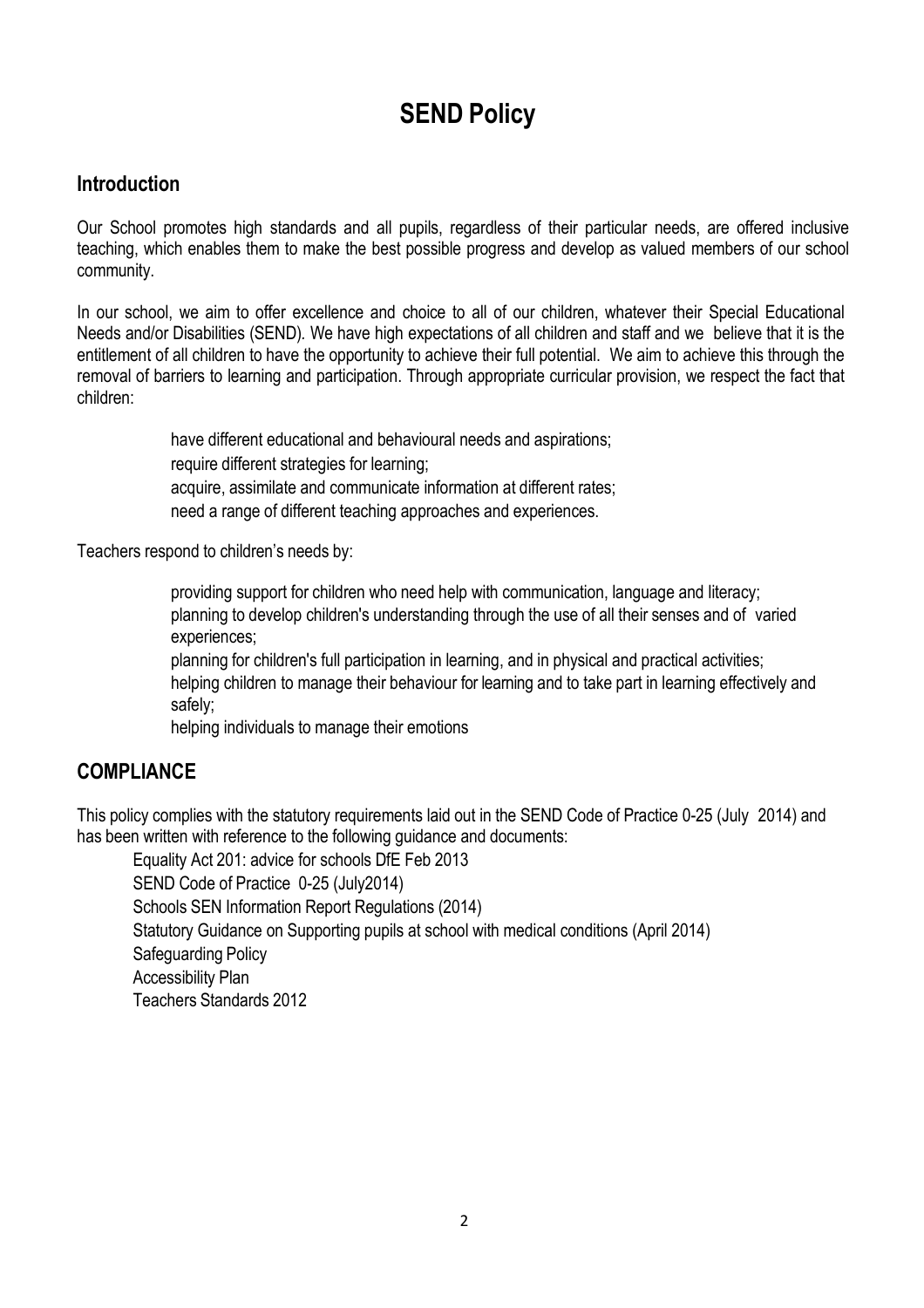The main changes from the SEN Code of Practice (2001) are as follows:

- ✓ Now covers 0-25 year olds and includes guidance relating to disabled children and young people as well as those with SEN
- $\checkmark$  Focuses on the participation of parents, children and young people (CYP) in decision making
- ✓ Focuses on high aspirations and improving outcomes for children
- ✓ Gives guidance on joint planning and commissioning to ensure close cooperation between education, health and social care.
- ✓ Gives guidance on publishing Local Offer for support
- ✓ Gives guidance for education on a graduated approach to identifying and supporting CYP with single Special Educational Needs (SEN) Support - replacing School Action and School Action Plus
- ✓ For children with more complex needs a coordinated assessment process and the new 0-25 Education, Health and Care plan (EHC plan) replace statements and Learning Difficulty Assessments (LDAs)
- $\checkmark$  There is a greater focus on support that enables those with SEN to succeed in their education and make a successful transition to adulthood

### **Definition of 'SEND'**

The Special Education and Disability Code of Practice: 0-25 years (2014) states:

- *Xiii A child or young person has SEN if they have a learning difficulty or disability which calls for special educational provision to be made for him or her.*
- *Xiv A child of compulsory school age or a young person has a learning difficulty or disability if he or she:*

*has a significantly greater difficulty in learning than the majority of others of the same age, or has a disability which prevents or hinders him or her from making use of fa- cilities of a kind generally provided for others of the same age in main- stream schools or mainstream post-16 institutions*

The definition of disability in the Equality Act (2010) states children with *'…a physical or mental impairment which has a long-term* (more than 12 months) *and substantial adverse effect on their ability to carry out normal day-to-day activities'.* This includes children with sensory impairments as well as long-term health conditions such as asthma, diabetes, epilepsy and cancer.

It also states that schools must make reasonable adjustments, including the provision of auxiliary aids and services, to ensure that disabled children and young people are not at a substantial disadvantage compared with their peers.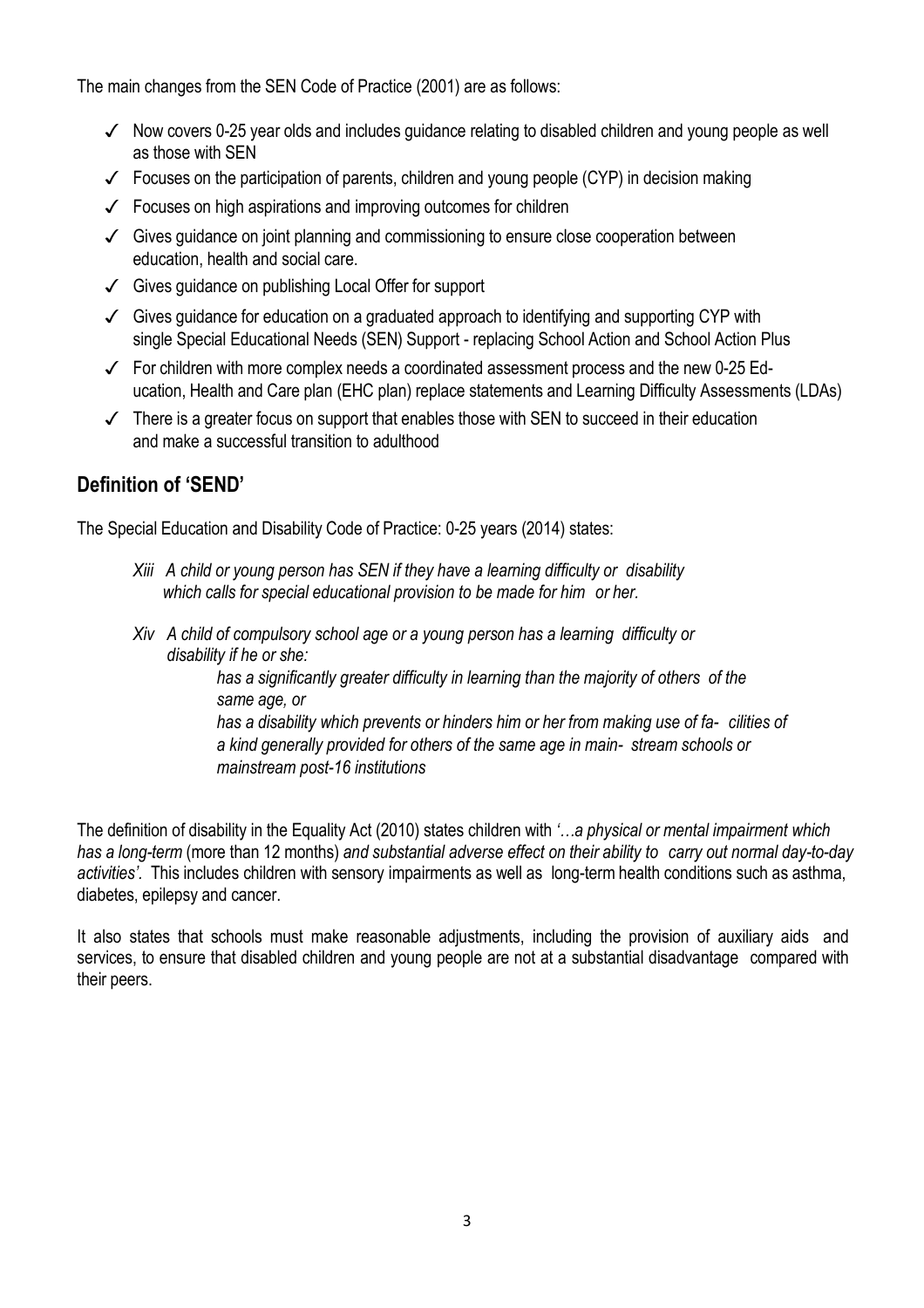### **Broad Areas of Need (See Appendix 1 for full definitions)**

There are four broad areas of need:

Communication and Interaction Cognition and Learning Social, Emotional and Mental Health Difficulties Sensory and/or Physical Needs

When children are assessed and identified with SEND, we ensure that their needs are met and additional support is given where required, either within school or in collaboration with specialist external agencies. Children with SEND are taught and managed sensitively with a view to promoting their inclusion in all school activities as far as this can be reasonably arranged as well as promoting independence.

All children have access to a challenging curriculum, which is broad, balanced, relevant and differentiated. When additional specialist advice and support, beyond that which is offered in school, is necessary, we contact the appropriate external agencies and work closely with them to promote the child's welleing and development. Our school **SEND information report** provides further information about the agencies we work with.

#### **Identification of 'SEND'**

A key principle under the Code is that there should be no delay in making any necessary SEN provision in early years as delay at this stage can give rise to learning difficulty and subsequently to loss of self- esteem, frustration in learning and to behaviour difficulties. The Code states that:

*"Early action to address identified needs is critical to the future progress and improved outcomes that are essential in helping the child to prepare for adult life".*

Some children arrive at our school with identified SEN, in which case the SENDCO will liaise with the previous school, nursery or setting to ensure there is a smooth transition and continuity of provision.

If, during a child's time at our school, teachers have concerns about pupil progress or attainment, parents will be contacted to discuss these concerns so they can share their views. There is a period of monitoring and review, including an analysis of the child's progress compared with peers, national data and expectations of progress. Following this, and in consultation with all relevant staff at school, the child (if appropriate) and the child's parents, a child may be identified as having SEND and appropriate provision will be made.

If parents have any concerns about their child they should contact their class teacher in the first in- stance. Alternatively, they may make an appointment to see the SENDCO or the Head teacher.

Many children may be subject to this period of monitoring and review for a short time, receiving time- limited and targeted interventions until they have progressed sufficiently to work at age-related expectations.

### **SEND Support**

Where a child is identified as having SEND we work in partnership with parents to establish the support the child needs. Once a child's needs have been discussed by relevant parties they are recorded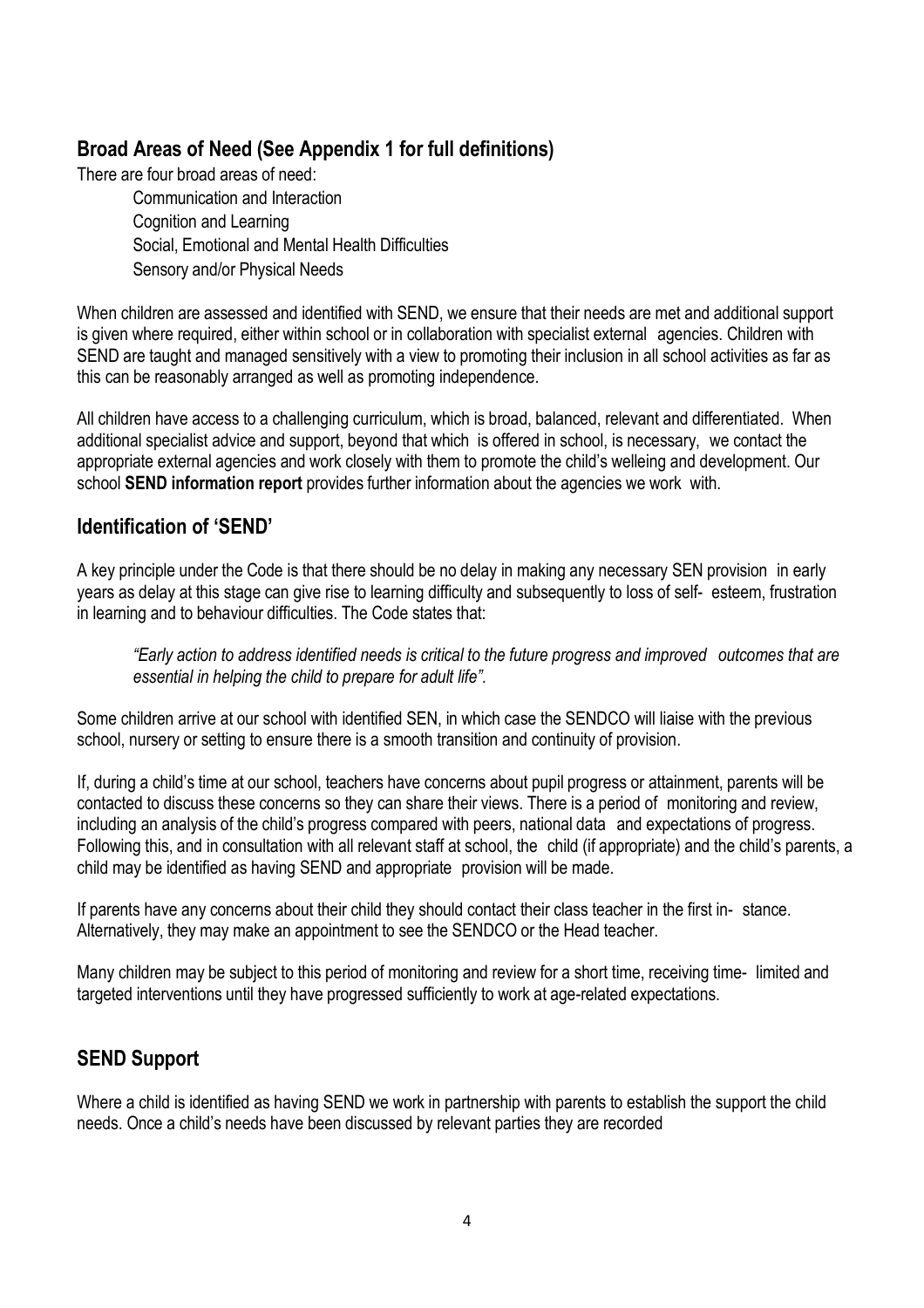and decisions made about the desired outcomes, including the expected progress and attainment for that child. The views and wishes of the child and their parents are central to these discussions.

An Intervention and Support Plan (ISP) is written. This is aimed at removing barriers to learning and putting effective special provision in place that is implemented and reviewed at least termly. Parents are invited to discuss this plan, their child's progress and the support and targets. Class teachers and the SENDCO are available for further discussion, by appointment, at *any* time of the school year.

#### **We adopt a graduated approach with four stages of action: assess, plan, do and review this means:**

**Assess** - in identifying a child as needing SEND support, the early years practitioner/ class teacher, working with the SENDCO, the child (if appropriate) and the child's parents, carries out an analysis of the child's needs. This assessment draws on the teacher's assessment and experience of the child, their previous progress and attainment, as well as any other available information (rate of progress, attainment and behaviour etc.). This assessment should be reviewed regularly. In some cases, outside professionals from health or social services may already be involved with the child. With the agreement of the parents, these professionals should liaise with the school to help inform the assessments. In some cases it may be appropriate to carry out an Early Help Assessment (EHA) at this point.

**Plan** - Where it is decided to provide additional / SEND support, and having formally notified the parents, the practitioner / class teacher and the SENDCO agree, in consultation with the parent, the desired outcomes. Interventions and/or support are put in place, the expected impact on progress, development or behaviour, and a clear date for review recorded. All teachers and support staff who work with the child are made aware of their needs, the outcomes sought, the support provided and any teaching strategies or approaches that are required .This should also be recorded on the school's information system.

**Do** - The early years practitioner/ class teacher remains responsible for working with the child on a daily basis. With support from the SENDCO, they oversee the implementation of the interventions or programmes agreed as part of additional / SEN support. Where the interventions involve group or one-toone teaching away from the main class teacher, they should still retain responsibility for the child. The SENDCO should support the practitioner /class teacher in assessing the impact of the action taken, in problem solving and advising on the effective implementation of support.

**Review** - The effectiveness, impact and quality of the support / interventions is reviewed, in line with the agreed date, by the practitioner / class teacher and SENDCO, taking into account the child's parents and the child's views. This should feedback into the analysis of the child's needs. They revise the support in light of the child's progress and development, deciding any changes to the support and outcomes. Parents should have clear information about the impact of the support and interventions provided, enabling them to be involved in planning next steps.

This cycle of action is revisited. At agreed times parents are engaged with the school, contributing their insights to assessment and planning. Intended outcomes are shared and reviewed with the child (if appropriate) and parent as well as the school.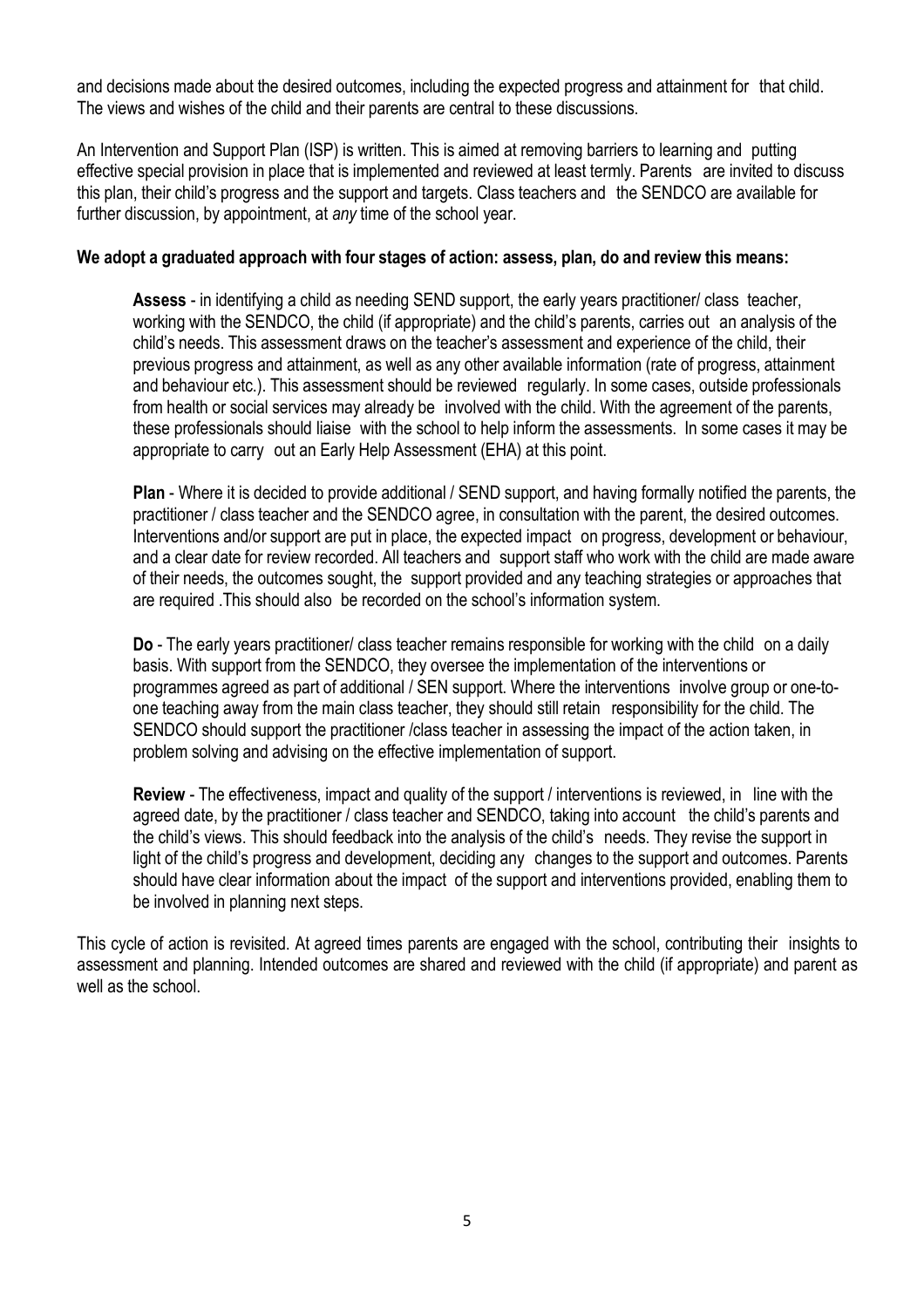### **Our school's graduated approach to SEND Level 1: Quality First Teaching (QFT)**

Children receive inclusive quality first teaching (QFT) which may include the provision of differentiated classwork. Some children at this level may be on a monitoring list, their progress being carefully tracked and reviewed.

#### **Level 2: Additional School Intervention**

Continued or increased concern may lead to children receiving additional, time-limited and targeted interventions to accelerate their progress to age-related expectations. These interventions may involve group or one-to-one teaching. The SENDCO and class teachers will work closely with any support staff to plan and assess the impact of the support and interventions and to link them to classroom teaching. At this stage advice from other agencies may be sought.

#### **Level 3: High Need**

Where a child continues to make less than expected progress, despite interventions, they receive highly personalised interventions to accelerate their progress and enable them to achieve their potential. When appropriate, specialist outside agencies will support this. The SENDCO and class teachers work with specialists to select effective teaching approaches, appropriate equipment, strategies and interventions in order to support the child's progress. An application may be made for additional funding (STAR funding) to help us deliver these more intensive interventions.

If support is not impacting on the child's progress and this is still of significant concern, the school, after consultation with parents and other professionals, will request an Education, Health and Care Needs Assessment from the Local Authority. Parents can also request an EHC Needs Assessment.

#### **Home School Partnership**

• At our school we recognise that parents know their children best. Parents are always welcome to discuss their child and their views are respected and their concerns are taken into consideration at all stages of the SEND procedure.

• All parents and / carers of children are invited to meet with their child's class teachers at termly Parent Consultations, as well as receiving an annual report. Parents are welcome to make an appointment to discuss their child's progress at any time of the year.

• Parents of children identified as having SEND are also invited to a further consultation once a term at which their child's progress, Intervention and Support Plan detailing the additional support, interventions and targets are discussed and agreed.

• Parents and carers are regularly invited in to school for a range of reasons. These include individual 'Getting to Know You' meetings when a child starts Nursery, a 'Starting School' meeting when they start Reception and also curriculum linked meetings, for example, giving information about how we teach Reading, Mathematics and Esafety.

## **Pupil Views**

- Children's views matter to us. This is part of the culture of our school and relates to children of all ages.
- All children are aware of their personal targets and are encouraged to self-review against these. As part of the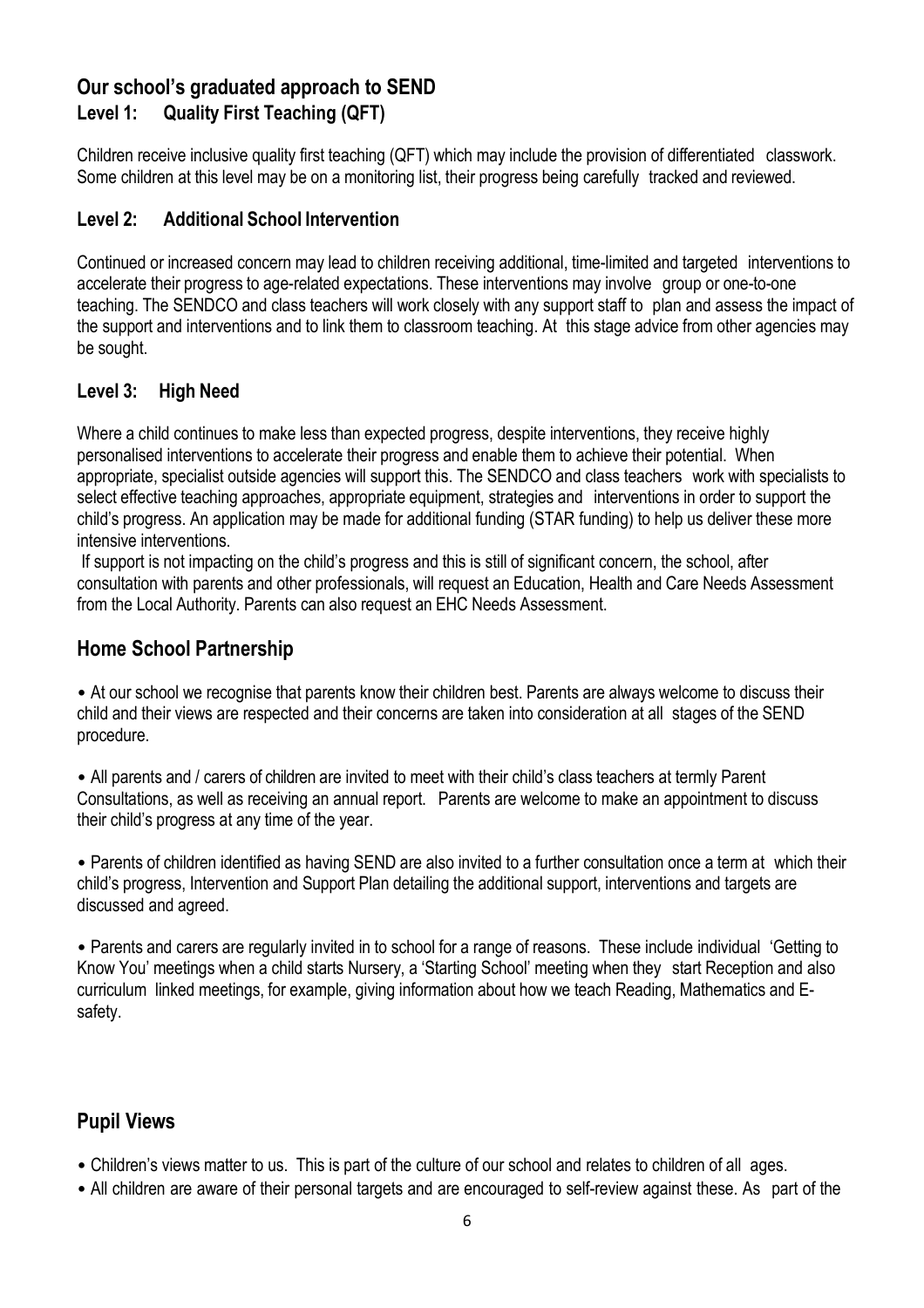review process, SEND pupils are also asked about their views on their strengths, the areas in which they feel they would like to develop and the support they would like to receive.

• For their annual review children with EHCPs are asked more formally about their views, their learning, their targets and the support and interventions they are given by the school.

In order to ensure the most effective 'SEND' provision, the SENDCO has the following procedures in place:

Termly meeting with the Governor responsible for SEN. Half termly meetings with all Class Teachers to discuss children on the SEN register and their provision, as well as further meetings and discussion as required. Pupil progress meetings with class teachers and parents/carers to review Intervention Support Plans. Regular meetings with Teaching Assistants.

#### **Staff Development:**

The school is committed to providing INSET and staff development and SEND is a regular part of this. We monitor, review and develop all teachers and support staffs' understanding of strategies to identify and support pupils with SEND.

#### **Conclusion:**

Our intention is to provide the opportunity for all children, including those with SEND, to progress to- wards achieving their full potential. The partnership between home and school is highly valued and children's views are listened to.

#### **Related policies and documents**

This policy should be read in conjuncture with other school policies particularly:

Admission Policy Behaviour for Learning Policy Health and Safety Policy Looked After Children Policy Complaints Policy Newbrough CE Primary School Information Report

#### **Review of policy**

A copy of this policy was agreed by the Governing Body on:

The policy was reviewed in September 2021 and

```
a g r e e d b y G o v e r n o r s : Signed FGB Mtg Date: 28.9.21
```